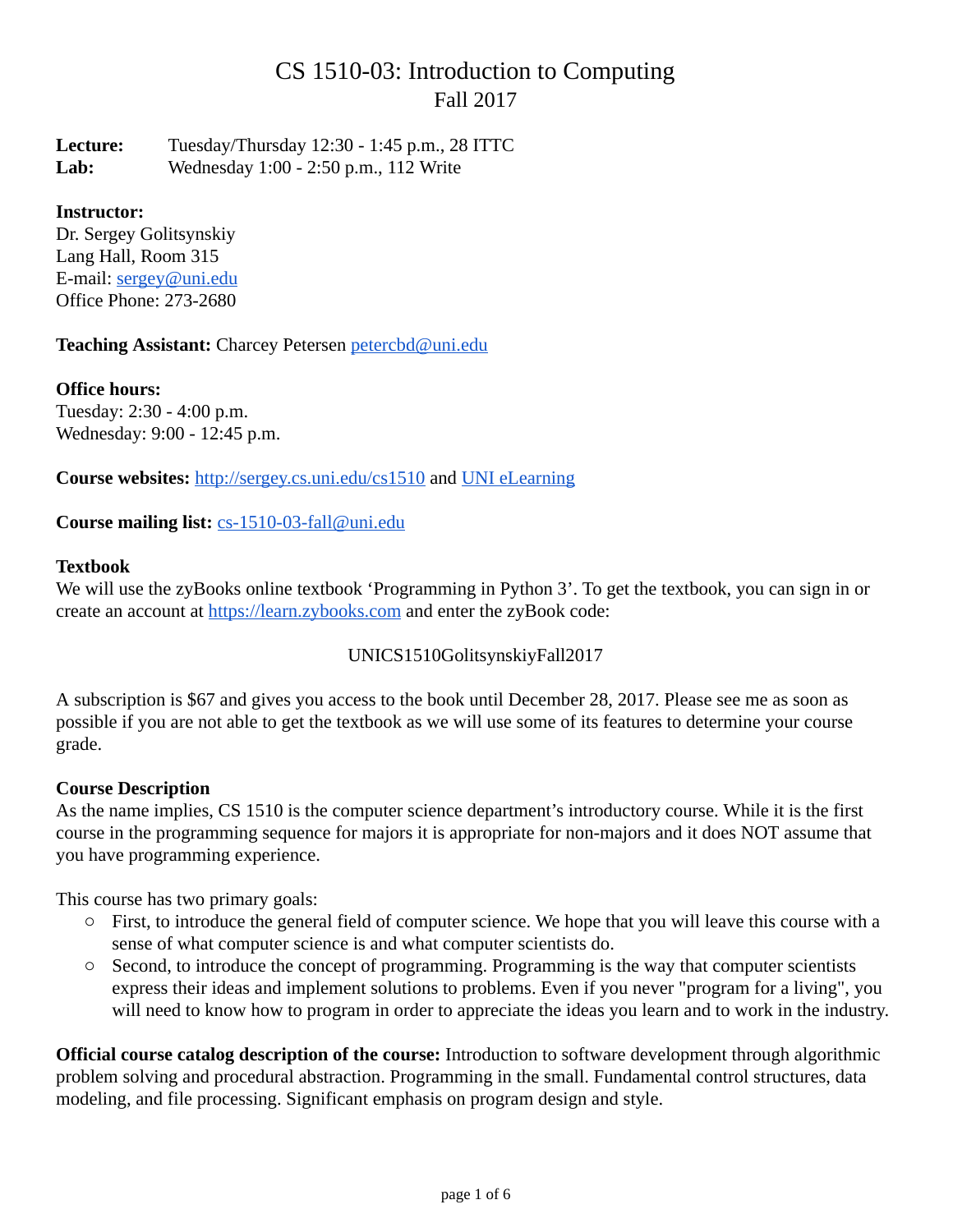## Tentative Schedule

The schedule in this syllabus is tentative and may be updated in the course of the semester. A detailed up-to-date schedule that includes specific topics and assigned readings is available on the course web site: <http://sergey.cs.uni.edu/cs1510>

| 1  | Tue, 08/22 Intro to the course and computer science          |
|----|--------------------------------------------------------------|
| 1  | Wed, 08/23 Lab 01: Getting started in the lab                |
| 1  | Thu, 08/24 Intro to programming                              |
| 2  | Tue, 08/29 Variables and expressions                         |
| 2  | Wed, 08/30 Lab 02: Getting started with Python               |
| 2  | Thu, $08/31$ Data types                                      |
| 3  | Tue, 09/05 Introducing conditionals and selection statements |
| 3  | Wed, 09/06 Lab 03: Conditionals and selection statements     |
| 3  | Thu, 09/07 Multiway conditionals; compound expressions       |
| 4  | Tue, 09/12   Introducing repetition                          |
| 4  | Wed, $09/13$ Lab 04: Loops                                   |
| 4  | Thu, 09/14 Loops (continued)                                 |
| 5  | Tue, 09/19 Nested loops                                      |
| 5  | Wed, 09/20 Lab 05: Loops-2                                   |
| 5  | Thu, $09/21$ Review and exam prep                            |
| 6  | Tue, $09/26$ Exam - 1a (concepts)                            |
| 6  | Wed, $09/27$ Exam - 1b (programing)                          |
| 6  | Thu, 09/28 Algorithms and Program Development                |
| 7  | Tue, 10/03 Introducing strings                               |
| 7  | Wed, $10/04$ Lab 06: Strings                                 |
| 7  | Thu, 10/05 String methods                                    |
| 8  | Tue, 10/10 String methods (continued)                        |
| 8  | Wed, 10/11 Lab 07: Strings-2                                 |
| 8  | Thu, 10/12 Introducing functions                             |
| 9  | Tue, 10/17 Functions (continued)                             |
| 9  | Wed, $10/18$ Lab 08: Functions                               |
| 9  | Thu, 10/19 Reading and writing files                         |
| 10 | Tue, 10/24 Introducing lists                                 |
| 10 | Wed, 10/25 Lab 09: Lists                                     |
| 10 | Thu, 10/26 Lists (continued)                                 |
| 11 | Tue, 10/31 Introducing dictionaries                          |
| 11 | Wed, 11/01 Lab 10: Dictionaries                              |
| 11 | Thu, 11/02 Review and exam prep                              |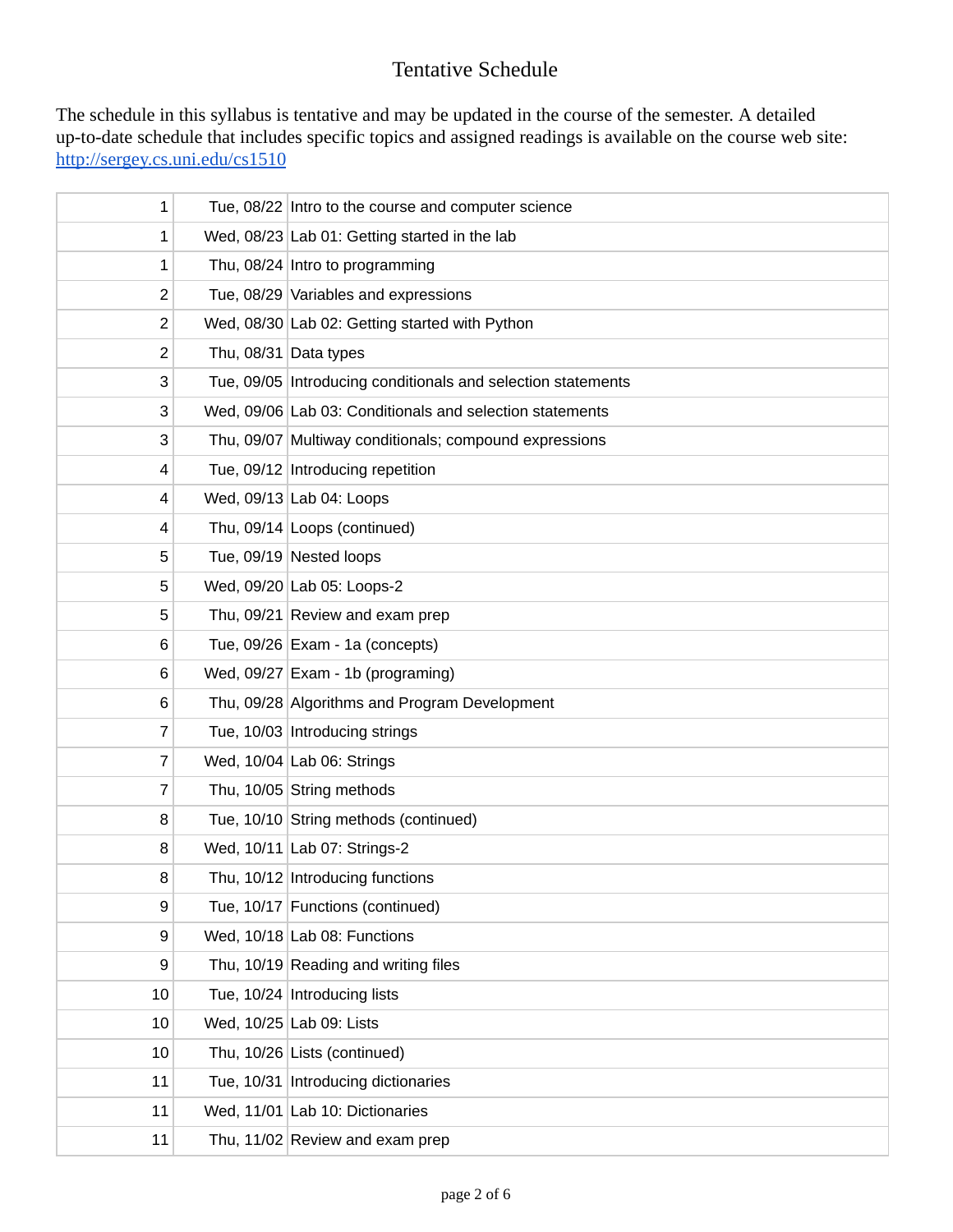| 12 | Tue, $11/07$ Exam - 2a (concepts)     |
|----|---------------------------------------|
| 12 | Wed, $11/08$ Exam - 2b (programing)   |
| 12 | Thu, 11/09 Namespaces and Memory      |
| 13 | Tue, 11/14 Functional decomposition   |
| 13 | Wed, 11/15 Lab 11: Program design     |
| 13 | Thu, 11/16 Program design (continued) |
| 14 | Tue, 11/28 Introducing sets           |
| 14 | Wed, $11/29$ Lab 12: Sets             |
| 14 | Thu, 11/30 Intro to searching         |
| 15 | Tue, $12/05$ Intro to sorting         |
| 15 | Wed, 12/06 Lab 13: tbd                |
| 15 | Thu, 12/07 Wrap-up and final review   |
| 16 | Thu, $12/14$ Final exam               |

## Computing Environment

**Computer Labs:** The following labs have pre-configured software for this class:

- **Wright 112**  This is where you will meet for your lab sessions. This is a public lab part of the week but it also used by other classes at other times of the day/week and may not always be available. It generally closes at 5pm on weekdays.
- **Wright 339**  This lab is open the latest on weekdays (until 9:00pm or so).
- **ITTC 335**  This is a small general purpose lounge available to students in the CS department. This is a good place to get a quick printout or check your email between classes. It generally closes at 5pm on weekdays (or when the last faculty member leaves).

We *highly* suggest using your own desktop or laptop to complete your assignments so you aren't constrained by the open hours of the labs.

**Working on your own laptop/computer:** You are actually encouraged to work on your own laptop or computer. Having your own computer will greatly aid you in the computer science major, and the computer/laptop itself does not have to be very expensive. The class software is free and will work with Windows, OSX, and Linux. Python and IDLE are easily downloaded from [www.python.org](http://www.python.org/). You should download the latest edition of version 3 (NOT version 2).

Whether you work in the labs or from home, you will need to have Internet access to submit your assignments.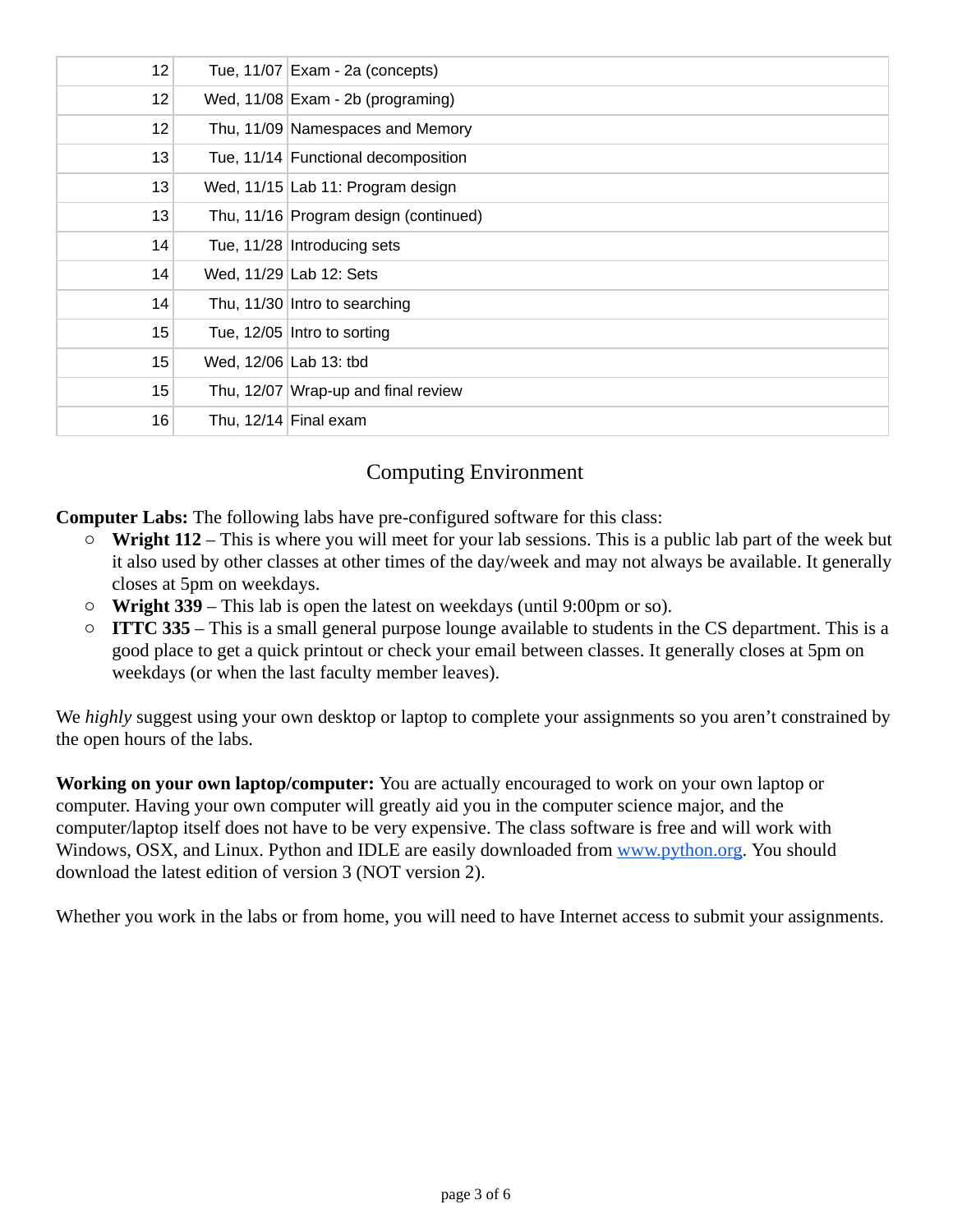## Course Structure and Grading Policies

## **Grade Determination**

Final grades will be computed according to the following weights:

| Participation activities (zybooks) | 10% |
|------------------------------------|-----|
| In-class labs                      | 10% |
| <b>Assignments</b>                 | 20% |
| Exam-1a (concept)                  | 10% |
| Exam-1b (programming)              | 10% |
| Exam-2a (concept)                  | 10% |
| Exam-2b (programming)              | 10% |
| Final exam                         | 20% |

To continue on to the next class in the computer science major, you must earn at least a C. The grading scale is as follows:

| 92+         | A         |
|-------------|-----------|
| 90 - 91.9   | $A -$     |
| 88 - 89.9   | B+        |
| 82 - 87.9   | B         |
| $80 - 81.9$ | B-        |
| 78 - 79.9   | $C_{\pm}$ |
| 72 - 77.9   | C         |
| $70 - 71.9$ | С-        |
| 68 - 69.9   | $D+$      |
| 62 - 67.9   | D         |
| 60 - 61.9   | D-        |
| 59.9-       | F         |
|             |           |

## **Class Attendance and Participation**

Class meetings will consist of a mixture of lecture, discussion, and in class activities. I expect you to 1) read assigned readings and 2) complete the online participation activities prior to each class session. Since we will frequently discuss material that is beyond what you read in your textbook, attendance is essential.

## **Textbook Participation Activities**

Each assigned reading in your textbook should contain one or more sections labeled Participation Activities. These sections give you a chance to interact with the concepts you are learning about. They are to be completed *before the class period starts* on the day that they are due. Failure to complete the activities by that time will result in a score of zero for that day's activities.

#### **In-lab work**

Lab is designed to be a time to allow you to learn new skills, apply and practice existing skills, and prepare yourself for the upcoming lectures and programming assignment. Points for these activities will be assigned based on level of difficulty for each activity and will be awarded for successful completion and/or effort.

Attendance to lab sessions is required - you will receive credit only for labs you attend. In general, students who do not show up at all will not receive credit for making up the lab (although you should still complete the activities so you do not fall behind).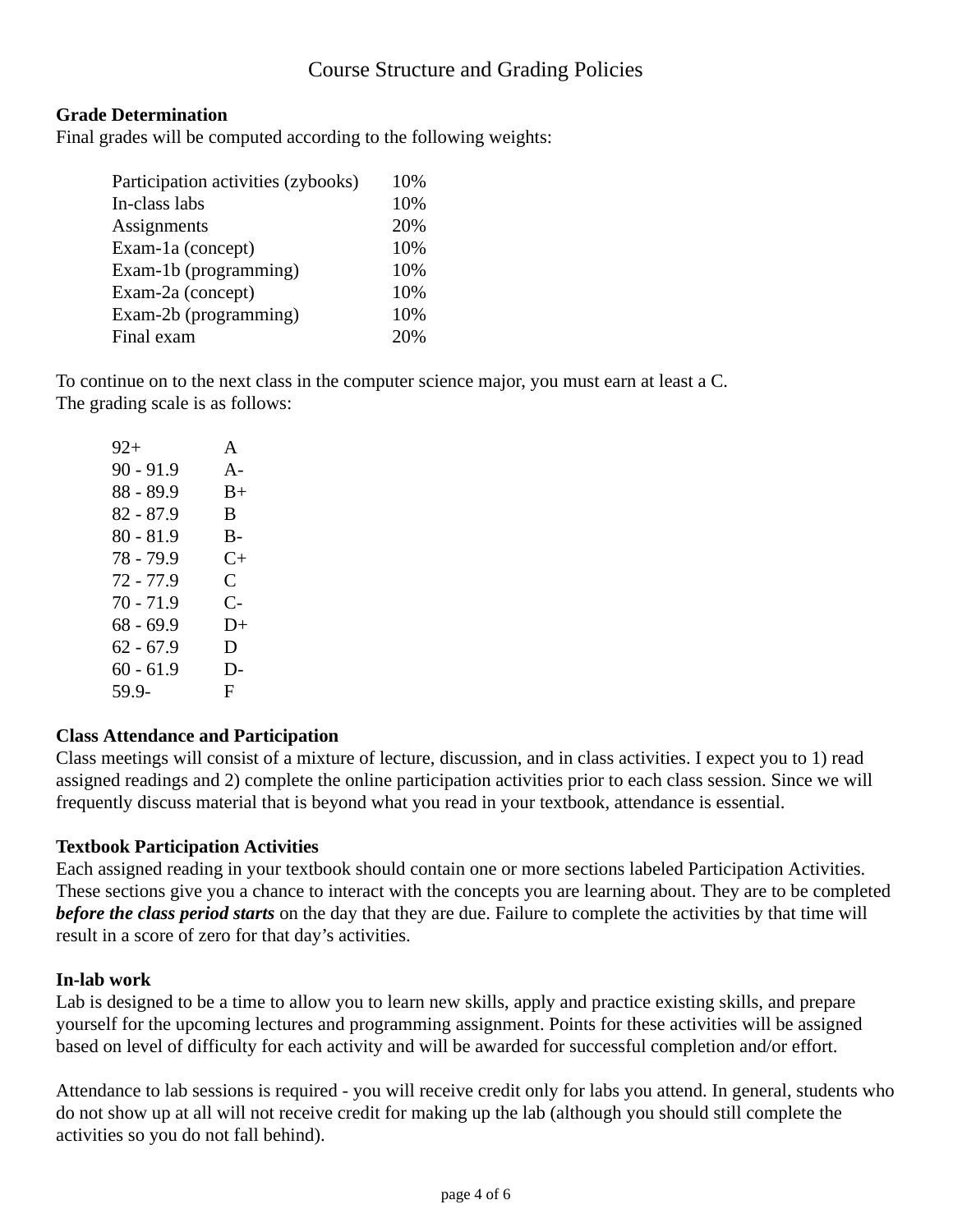## **Programming Assignments**

Programming assignments are designed to take what you have learned in lab and during lecture, and apply these skills to a program on a scale larger than that explored in-lab. It is expected that you will complete all assignments *as an individual* unless otherwise instructed (see section on scholastic conduct). If you have questions concerning an assignment, feel free to consult an instructor, come to office hours, or consult a class TA.

All assignments are due at their assigned date and time. In order to receive partial credit, always submit your best effort by the assignment due date. **Late work will not be accepted.**

#### **Exams**

There are a total of four exams this semester: three midterms and one final.

All exams are closed-book/closed-notes exams. The dates of these exams are listed on the class schedule. You are expected to be present for these exams unless you have made prior arrangements. Make-up exams will be offered under very limited circumstances. If you are aware of conflicts prior to the exam, please bring these to my attention as early as possible.

#### **Missing Labs or Exams**

*If you need to miss a lab or exam, it is YOUR RESPONSIBILITY to let me know BEFORE the time of the lab or exam.* Example: Student A is sick and emails me the morning of the lab that he or she cannot make it. Student B just skips lab, and emails me a week later that he or she was sick and needs to make up the lab. Since student B did not follow the rule and show responsibility, student B cannot make up the lab.

#### **Incompletes**

Incompletes are awarded only in very rare instances when an unforeseeable event causes a student who has completed all the coursework to date to be unable to complete a small portion of the work in the last week or two of the semester (typically the final project or exam). Incompletes will not be awarded for foreseeable events including a heavy course load or a poorer-than- expected performance. Verifiable documentation must be provided for the incomplete to be granted.

#### **Scholastic Conduct**

Since cheating definitions and academic ethics policies are often written for other types of classes, you might tend to wonder how those translate to a computer science course. You may be surprised to hear there are many ways to write a program to solve a specific problem. This is very similar to how there are many different ways to write an essay addressing a particular topic. After a certain point in the course, I will be using plagiarism-detection software to detect similarities that are very unlikely to occur if students were working alone.

Additionally, you need to cite your source if you seek and use help found on the Internet (much like citing a source in an essay course). To do this, you need to put the URL and a brief description of the help you found in a comment directly above the affected block of code. I will show you how this is done further along in the class. However, if you do use code from the Internet, I reserve the right to ask you how it works line-by-line. If you cannot explain it to me, I will not give you credit for that part of the assignment. In other words, *if you use help* or code found on the Internet, you must cite it and fully understand it. It is always better to try to figure things out on your own than to use something you don't understand.

In this class, homework assignments must be done on your own as your own individual work. However, this does not mean that you cannot ask for help. Here are some general guidelines for keeping out of trouble.